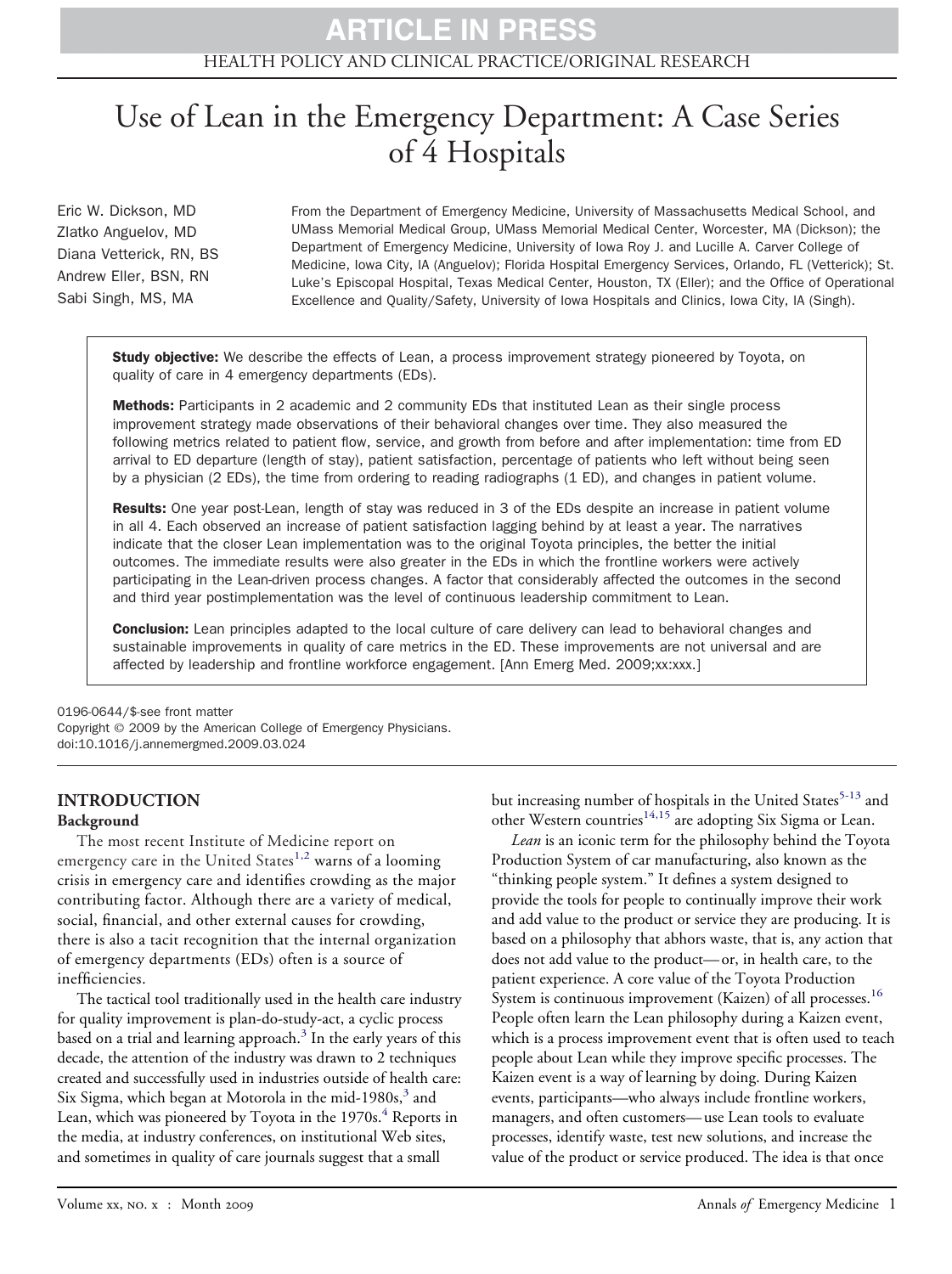# Patient Flow in Emergency Departments Using Lean *Dickson et al*

#### **Editor's Capsule Summary**

#### *What is already known on this topic*

The Lean approach to improving efficiency has clear benefits in many industries, but use in health care is limited and virtually no emergency department (ED) data exist.

#### *What question this study addressed*

Does a process improvement effort using Lean principles improve ED care?

#### *What this study adds to our knowledge*

Three of 4 hospitals showed process and patient satisfaction improvements despite higher ED volumes 1 year after initial implementation. Qualitative analysis suggests that leadership and ED provider "buy in" were keys in the successful sites.

### *How this might change clinical practice*

Using a Lean approach could improve your department's care, though, like many successful improvement projects, it requires multilevel institutional commitment.

indoctrinated into the Lean philosophy by participating in a Kaizen event, participants will adopt the core value of continuous improvement and work endlessly to transform waste into value from the customer/patient's perspective. Lean uses a variety of tools to improve processes, including standardizing work, Just in Time, 5-S (*s*ort, *s*et in order, *s*hine, *s*tandardize, and *s*ustain), 5-Why (a problem-solving tool), and Kanban (a card visual system for feedback within the system). But the cornerstone of the Toyota Production System is workers' empowerment: providing workers with the tools and culture to effect changes in their area of work. In health care, this means that all providers must have 2 jobs: taking care of patients and finding better ways to take care of patients by constantly improving quality and flow.

#### **Importance**

Some health care providers are loath to break with their routines or accept standard work approaches. Health care managers often lead from behind the desk and have a very hard time delegating process improvement to the people doing the work. The Toyota Production System transformed Toyota by motivating its workers and managers to be flexible to change and continuously use standardized processes to improve quality and flow, and has thus challenged the whole automobile industry to change.<sup>[4](#page-6-0)</sup> Lean could have similar effects in emergency health care. Thus far, a limited number of Lean adopters in health care have reported positive initial results, and none of them have clearly demonstrated that Lean can produce

long-term, continuous improvement or examined implementation between facilities.<sup>[17](#page-6-0)</sup>

#### **Goals of This Investigation**

We sought to (1) describe how Lean was used as a tool for eliminating waste (fight crowding) and adding value (improve care quality) in 4 self-selected EDs with different culture of care and patient demographics, and (2) pinpoint some of the local factors leading to either identifiable process improvement when Lean is adopted as the single quality improvement tool or Lean's failure to produce such improvement.

#### **MATERIALS AND METHODS Study Design**

EDs from 2 teaching and 2 community hospitals agreed to share their experience and data for this participant observation study. We used this approach because Lean implementation occurs in the real world and is contingent on people who interact in a manner that cannot be isolated and controlled. Each of the 4 EDs adopted Lean independently in its own way. In each of them, a team coordinator took field notes and informally assessed the team members and leadership interactions over time. All were using similar metrics to routinely measure performance, and this allowed a comparative description of the links between Lean implementation and outcomes. In all 4 settings, there were no other improvement initiatives overlapping in time with Lean.

The deployment of Lean began on different dates for each of the EDs, but always after the below metrics had been recorded for at least 1 year (pre-Lean year). The 1-year mean observations served as the base against which progress was measured in the years after full implementation of Lean (post-Lean years). There was no change in the manner in which length of stay, patient volume, patient satisfaction, and the other metrics were recorded during the post-Lean years because all of these are routine indicators of ED performance and, by extension, of quality of care. Also, there were no changes in the number of treatment rooms or physical plant pre-Lean versus post-Lean.

All of the EDs using Lean expected to reduce the global patient length of stay that was measured as the time from ED arrival to ED departure. Those who tracked the number or percentage of patients who left without being seen by a physician also expected this measure to show improvement. All measured growth by using the total number of patients (patient volume) treated before and after the implementation of Lean and the number of patients admitted to the hospital from the ED. Finally, all assessed progress in patient satisfaction as the change in the percentage of patients ranking the overall ED care as "very good" on Press Ganey or Gallup surveys.

As used in health care, the Lean technique relies almost exclusively on Kaizen (continuous improvement of both process and workforce). Each of the 4 EDs used an idiosyncratic version of the Kaizen event adapted from the Toyota Production System [\(Table 1,](#page-2-0) columns 3 to 5). Lean implementation typically begins with a Kaizen event: a 1- to 5-day rapid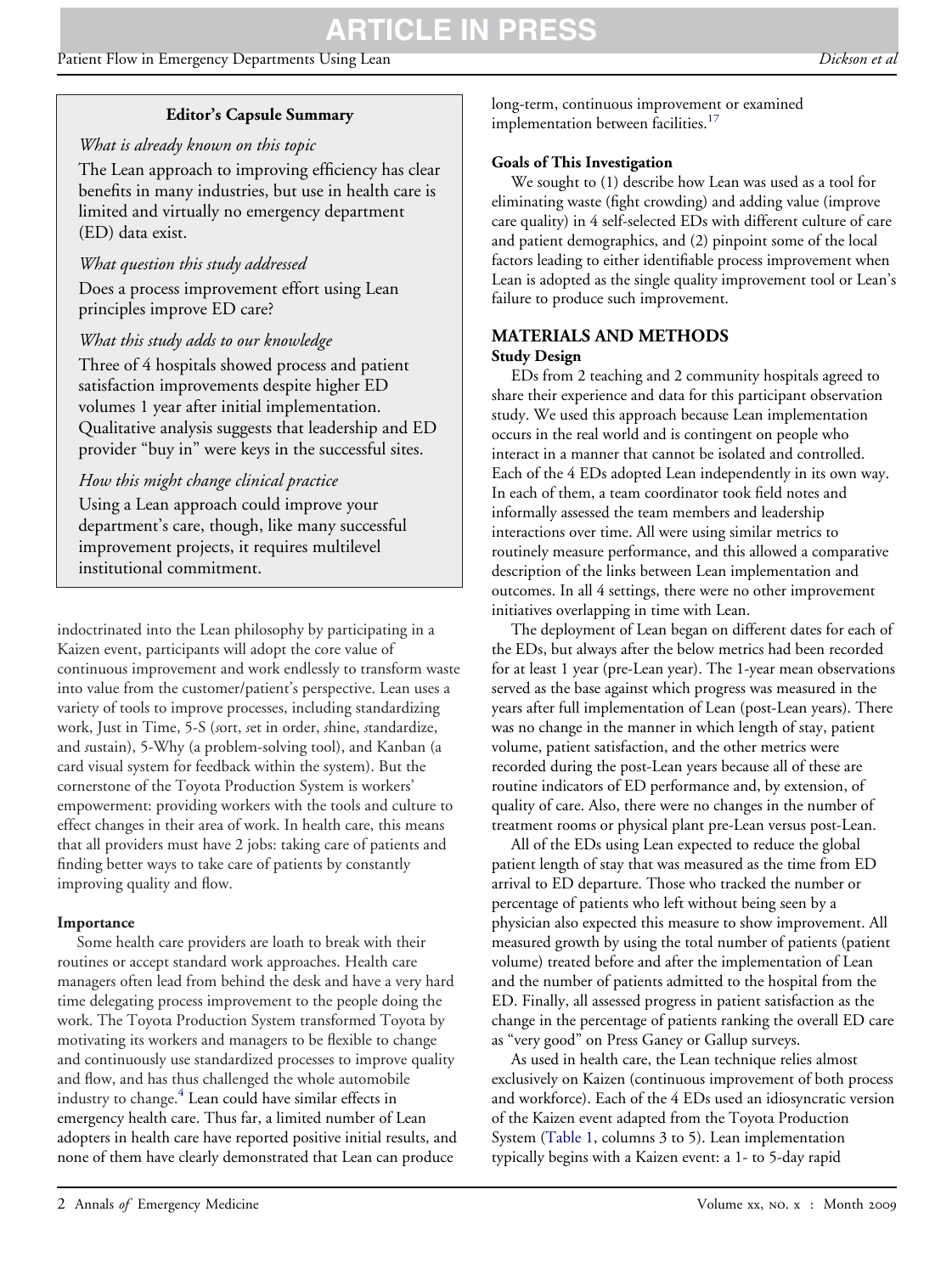# **ARTICLE IN PRESS**

#### **Table 1.** Ways of Lean implementation and post-Lean process management (Kaizen).

<span id="page-2-0"></span>

| <b>Hospital</b>          | <b>Demographics</b>                                                                                                                                                                           | <b>Kaizen Event</b>                                                                                                                                                                                                                                                                                                                                                         | <b>Kaizen Management</b>                                                                                                                                                                                                                                                                                                                                                                                                                                                                                                       | <b>Leadership Involvement</b>                                                                                                                                                                                                                                                                                                                              |
|--------------------------|-----------------------------------------------------------------------------------------------------------------------------------------------------------------------------------------------|-----------------------------------------------------------------------------------------------------------------------------------------------------------------------------------------------------------------------------------------------------------------------------------------------------------------------------------------------------------------------------|--------------------------------------------------------------------------------------------------------------------------------------------------------------------------------------------------------------------------------------------------------------------------------------------------------------------------------------------------------------------------------------------------------------------------------------------------------------------------------------------------------------------------------|------------------------------------------------------------------------------------------------------------------------------------------------------------------------------------------------------------------------------------------------------------------------------------------------------------------------------------------------------------|
| Hospital A<br>(teaching) | 690-bed tertiary acute care<br>hospital<br>29-bed ED<br>ED volume: 38,000 visits<br>annually<br>Urban population                                                                              | Moderated by Lean consultants<br>1.5-day boot camp that ends with<br>identifying waste<br>Value stream map<br>Emphasis on training: pilot RAD, followed<br>by 1-mo training and standardization                                                                                                                                                                             | Local modification: achieve a future state<br>identified as RAD process for lower-<br>acuity patients<br>Leadership driven; thus, frontline workers<br>not initially asked to provide ideas for<br>process redesign but in the course of<br>implementation were inspired to<br>suggest incremental process<br>improvements<br>Local culture of accountability:<br>posting real-time metrics on a<br>communication board and weekly<br>reporting of progress through the<br>Internet<br>Different teams work in different focus | Chief executive officer involved (visibility)<br>Senior hospital executive appointed as<br>sponsor and champion<br>Each focus area has its leader<br>Lean consultants partner with the leader<br>along the way<br>All physicians embraced RAD<br>Bimonthly meetings attended by executives<br>Standing agenda item of the Hospital's<br>Management Council |
| Hospital B               | 889-bed tertiary care<br>community hospital<br>42-bed ED<br>ED volume: 58,000 visits<br>annually<br>Urban population                                                                          | Led by a consultant team<br>Videotaped patient and staff experience<br>(current status) and analyzed the tapes<br>to eliminate, simplify, or combine<br>processes<br>Staff was taken off of their schedule for 3<br>months: Kaizen events also occurred<br>Looked for waste or non-value-added steps<br>Developed a plan for parallel processing<br>Incorporated Lean tools | areas<br>Redesigned staff work areas<br>Designated physician examination rooms<br>Quarterly audits<br>Each new employee receives a Lean<br>lecture and is mentored by an<br>experienced staff member<br>Frontline workers meet monthly to review<br>progress, identify issues, and remove<br>barriers to improvement<br>Recognition of cultural shift that goes                                                                                                                                                                | No committed leadership<br>Progress report to leadership 1 mo<br>post-Kaizen                                                                                                                                                                                                                                                                               |
| Hospital C               | 461-bed acute care hospital<br>44-bed Level II trauma center<br>ED volume: 85,000 visits<br>annually (199 patients<br>daily)<br>Mix of urban and rural<br>population                          | No Kaizen event per se<br>Examined radiology orders to evaluate<br>turnaround time<br>Observed patients and measured time from<br>room to radiograph available for review<br>Found time to radiograph efficient; thus,<br>not a great opportunity for reducing LOS<br>Patient wait times to see a physician found<br>to be significant                                      | beyond the ED<br>Identified a set of steps, such as review<br>study results, with ED physicians and<br>radiology staff and used interventions<br>to reduce wait times, and nurses to<br>improve compliance with existing<br>protocols<br>Successfully improved laboratory<br>turnaround time<br>No consistent follow-up                                                                                                                                                                                                        | Minimal                                                                                                                                                                                                                                                                                                                                                    |
| Hospital D<br>(teaching) | 700-bed university hospital,<br>tertiary care referral center<br>for the state<br>20-bed Level I trauma center<br>ED volume: 34,000 visits<br>annually at baseline<br>Mostly rural population | 5-day Kaizen event directed by a Lean<br>specialist from the hospital Office of<br>Operational Improvement<br>Closest to the generic outline<br>In addition to ED staff, the team included 5<br>external participants whose role was to<br>define value from a patient perspective.                                                                                         | Ideas of frontline workers not sought<br>2-day events to reassess process<br>conducted regularly<br>Communication board<br>Periodic electronic communication<br>Lean champion demands frontline<br>workers' continuous involvement in<br>improving process further along                                                                                                                                                                                                                                                       | Full involvement of the department<br>chairperson from initiation and during the<br>post-Lean period<br>Broad commitment of hospital leadership,<br>with no specific input or requests for<br>reporting<br>Lean implemented in other clinical units of<br>the hospital but no interaction                                                                  |

*Dickson et al*

Chairperson constantly checks progress and champions for incremental changes

Annals *of*

Emergency Medicine

 $\omega$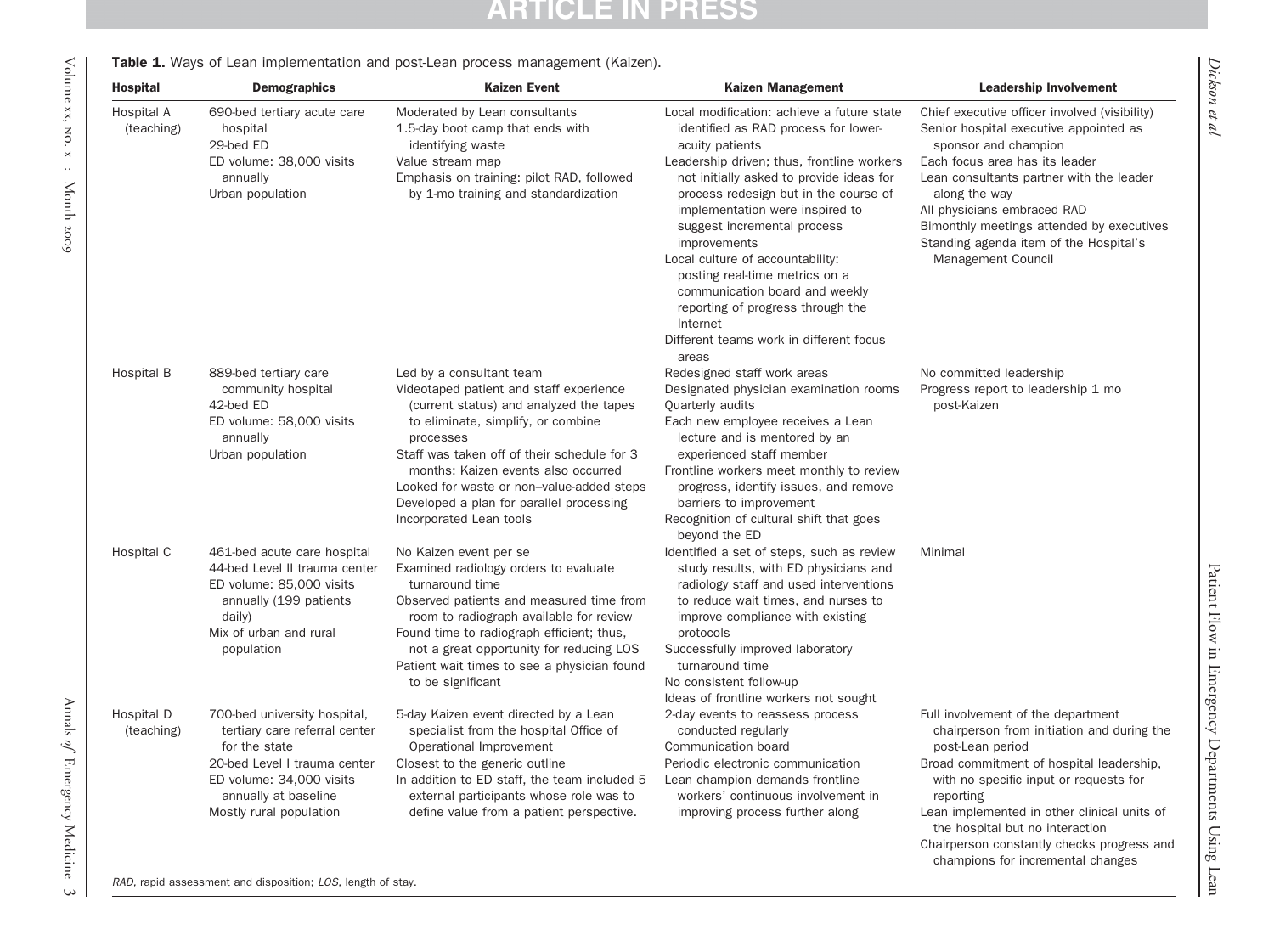# Patient Flow in Emergency Departments Using Lean *Dickson et al*

|  | Table 2. Changes in the key performance metrics during the post-Lean period compared with baseline. |  |  |  |  |
|--|-----------------------------------------------------------------------------------------------------|--|--|--|--|
|  |                                                                                                     |  |  |  |  |

| Hospital/Indicators |                  | Pre-Lean   | 1 Year Post-Lean | 2 Years Post-Lean | 3 Years Post-Lean |
|---------------------|------------------|------------|------------------|-------------------|-------------------|
| of change           | Lean kickoff     | (baseline) | (% of Baseline)  | (% of Baseline)   | (% of Baseline)   |
| <b>Hospital A</b>   | <b>July 2007</b> |            |                  |                   |                   |
| <b>LOS</b>          |                  | 459        | 376 (82)         | <b>NA</b>         | <b>NA</b>         |
| PV                  |                  | 2549       | 2643 (104)       | <b>NA</b>         | <b>NA</b>         |
| <b>PS</b>           |                  | 56%        | 50% (89)         | <b>NA</b>         | <b>NA</b>         |
| LWSD                |                  | 8%         | 5% (64)          | <b>NA</b>         | <b>NA</b>         |
| <b>Hospital B</b>   | Apr 2005         |            |                  |                   |                   |
| <b>LOS</b>          |                  | 426        | 419 (98)         | 384 (90)          | 284 (67)          |
| <b>PV</b>           |                  | 4632       | 5016 (108)       | 5003 (108)        | 4796 (103)        |
| <b>PS</b>           |                  | 38%        | 36% (97)         | 42% (111)         | 46% (121)         |
| LWSD                |                  | 512        | 310(61)          | 206 (40)          | 115(22)           |
| <b>Hospital C</b>   | Jan 2006         |            |                  |                   |                   |
| <b>LOS</b>          |                  | 201        | 203 (101)        | 212 (105)         | <b>NA</b>         |
| PV                  |                  | 5612       | 5715 (102)       | 5987 (107)        | <b>NA</b>         |
| <b>PS</b>           |                  | 55%        | 46% (84)         | 44% (79)          | <b>NA</b>         |
| <b>Hospital D</b>   | Jan 2006         |            |                  |                   |                   |
| <b>LOS</b>          |                  | 160        | 157 (98)         | 156 (97)          | <b>NA</b>         |
| PV                  |                  | 2818       | 3078 (109)       | 3453 (122)        | <b>NA</b>         |
| <b>PS</b>           |                  | 54%        | 59% (108)        | 61% (110)         | <b>NA</b>         |
| Adm                 |                  | 725        | 828 (114)        | 926 (128)         | <b>NA</b>         |

*NA,* not applicable; *PV,* patient visits per month; *PS,* percent of patients ranking overall ED care as "very good"; *LWSD,* left without being seen by a physician; *Adm,* admissions per month.

Italics=better than baseline year. Underline=worse than baseline year.

improvement workshop designed to involve frontline caregivers and managers in the improvement of process using the principles of Lean. In addition, these initial workshops are used to initiate a never-ending process of continuous improvement according to the Lean principles. Kaizen events typically follow a 3-step process:

- First step: observation and thorough documentation of the existing process (current state), using a process map or value stream map<sup>20</sup>; the value stream map is a chart including all steps used to manage the patient from door to discharge.
- Second step: value analysis and process redesign: finding out and ranking waste (value-adding and non-value-adding steps) in the process according to the experience of frontline workers. The redesign process focuses on how to arrive at the future state (or ideal state).
- Third step: testing ideas (finding the low-hanging fruit) generated by frontline workers during the redesign step, which will start the journey toward the future state. The goal for all staff to work toward the ideal state is set by the futurestate value stream map.

The future-state value stream map gives an overview of the improved patient flow at a glance. It is hoped that the initial Kaizen event sows the seeds for a culture of continuous improvement (Kaizen) and relentless pursuit of perfection (also known as the ideal state) to grow. As part of the adoption of Lean, the managers committed to Kaizen must acknowledge that frontline staff members have greater insight into the process and are therefore more likely to find ways of improving it. Frontline staff members, in turn, have to gain awareness of this fact and be encouraged to find solutions to problems that create waste, slow down flow, and decrease the ED quality of care.

The Kaizen event marks a watershed between the pre-Lean year and the post-Lean period. Usually, the process improvements coming from the workshop are not particularly novel. However, because frontline workers design them, they are more enthusiastically accepted and fully deployed. In the post-Kaizen event period, new recommendations are continuously sought, implemented, and added to the periodically updated process map. Process maps detailing patient flow are often posted in public areas to help define standard work. All relevant metrics recording progress are also displayed or sent out electronically so that staff can see the effects their recommendations have on patient flow and the overall ED improvement. Staff satisfaction as a motivational force needs to be coupled with the engagement of a champion or leader from the ED or hospital management team to keep the enthusiasm for Lean high for as long as possible—ideally, indefinitely—after the kickoff Kaizen event.

#### **RESULTS**

We summarized our narrative about the 4 EDs in [Table 1](#page-2-0) and compiled the measurement dynamics in Table 2. In what follows, we briefly outline the relevant social characteristics of each hospital's working environment.

In Hospital A, the use of Lean in the ED was not viewed initially as a tool for total process improvement but only for improving the care of lower-acuity patients; this part of the care delivery was even given a name, rapid assessment and disposition, reflecting a specific local culture. Lean implementation was heavily driven by the hospital leadership, and an overemphasis was placed on frontline workers training. The latter were good followers but not the main drivers of the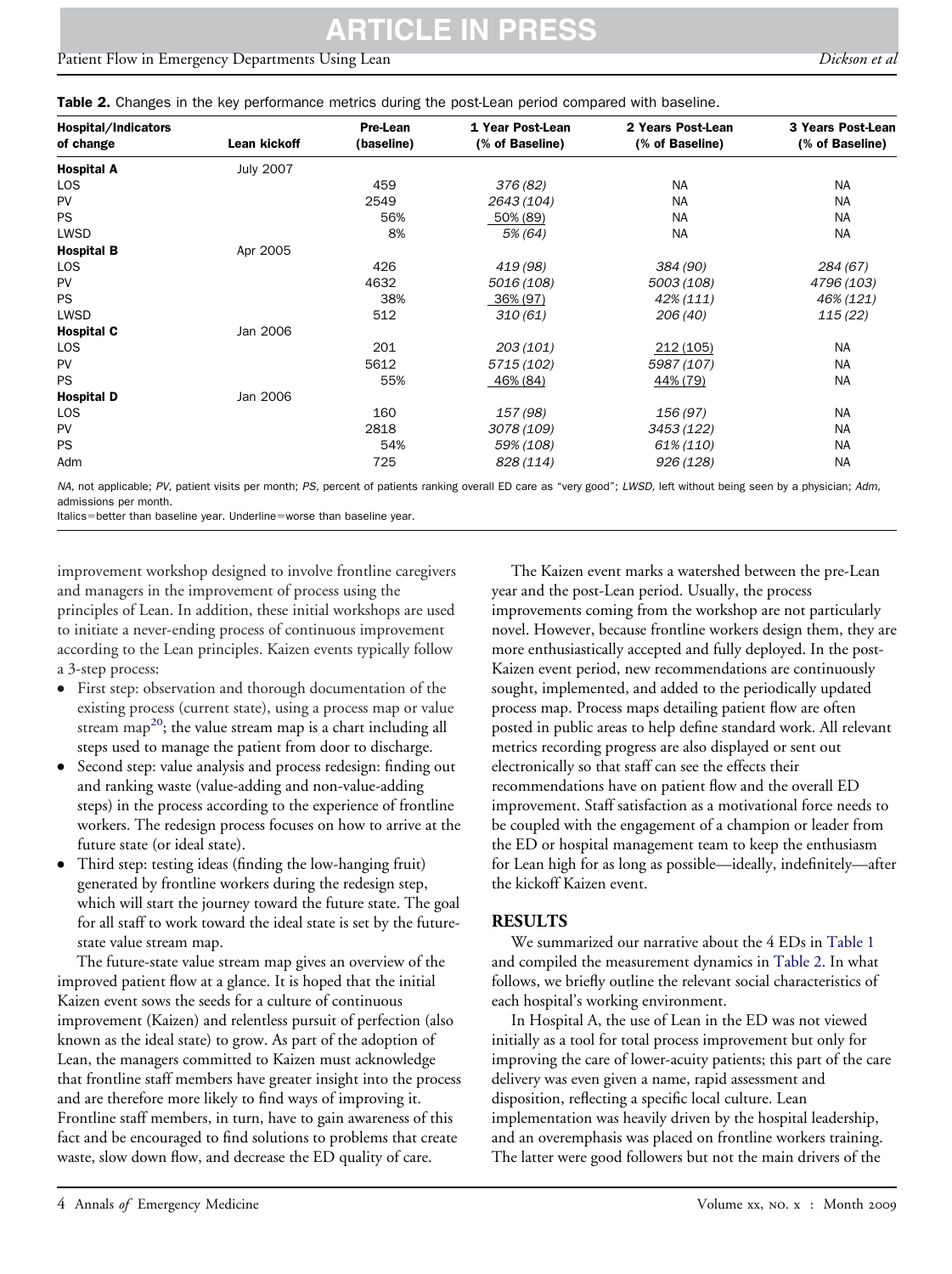changes, at least in the beginning. This caused a certain degree of deviation from the core Toyota Production System principles. Staff was reallocated and new operational standards were created under leadership supervision. There was a strong, long-term leadership commitment to pursue Lean at all levels of management, up to the hospital chief executive officer. One year post-Lean, all ED performance indicators have shown improvement except patient satisfaction. The latter remained a problem also during the months after the first post-Lean year reported here. The well-publicized success of Lean in-house has inspired other units to eagerly anticipate its implementation.

In Hospital B, Lean was entirely driven by the frontline workers. The hospital leadership is still not committed to the implementation but is informed about the developments throughout the post-Lean years. However, there are champions among the frontline workers who are instrumental in sustaining long-term Lean improvements. Thus, all caregivers have the sense of ownership of Lean and work relentlessly to add value in incremental ways. Employees mentor new employees during orientation. When audits show failure in following standard work, the team is invited to discuss ways of solving the issues. Toyota Production System principles are strictly observed at the level of the workforce, and this seems to compensate for the leadership disengagement. All the performance indicators have improved during the first post-Lean year, except patient satisfaction, and continued to improve 3 years post-Lean. Patient satisfaction improvement lagged behind but is steadily improving.

In Hospital C, frontline workers were not involved in the ED management's attempt to address crowding by cutting down the time "from ordering to reading radiograph." This attempt to improve throughput, as well as physician and patient satisfaction, was labeled "Lean" but did not begin with a Kaizen event. It was also not followed up by specific frontline workers' suggestions for process changes, once it was determined that the number of radiograph orders and the time from ordering to reading the radiograph did not offer opportunity for improvement. A similar attempt was later made to improve efficiencies in the laboratory turnaround times; it resulted in a 15% reduction in turnaround times and a reduction in hemolytic rates of approximately 45%. Hospital C's leadership had little ongoing contact during the implementation of Lean. During the first and second post-Lean years, not only was there no improvement in length of stay and patient satisfaction but also both showed a trend toward worsening while patient volume was increasing.

In Hospital D, Lean implementation is characterized by a typical Kaizen event kickoff, commitment of the department chairperson to the continuous Lean-driven process improvement, and permanent engagement of the frontline workers with ideas and suggestions from the beginning.<sup>[18](#page-6-0)</sup> Given ownership of the Lean process, the local workforce demonstrated flexibility to change and responded positively to the chairperson, who was the ultimate champion of Lean

throughout the measured period. Not surprisingly, patient satisfaction began to improve from post-Lean year 1 and continues to improve during the months after the reported 2 year post-Lean period. All other performance indicators continue to improve. Staff satisfaction also is improving, as indirectly assessed by the steady increase in ranking of nurse and physician courtesy by patients.[19](#page-6-0) The increased patient volume translated to a steady increase in admissions, another demonstration of improved throughput and growth beneficial for the entire hospital.

#### **LIMITATIONS**

The main limitation to this study is that it attempts to evaluate a real process in an uncontrolled environment: an ED is a managed environment but cannot be rigorously controlled for the sake of an experiment. Moreover, patients arrive at a variable rate, with relatively unpredictable needs, creating a high amount of uncertainty. Yet, even if we cannot cut Lean clean of "noise," all 4 EDs attest that during the period of observation, Lean was the single paradigm for improvement.

We also recognize a selection bias: the EDs were included because they had decided to adopt Lean, that is, they were making a planned effort to fight crowding by using Lean. To our knowledge, this case series is the first to show negative results in a hospital that has attempted to implement Lean. Indeed, there is a current trend of reporting bias toward publishing positive—and more often than not immediate results because hospitals who failed to achieve the intended behavioral changes do not come forward to openly analyze the reasons for their failure.

Relying on careful participant observation of the occurring changes, we also tried to account for a possible Hawthorne effect (a short-term improvement caused by observing worker performance). Such an effect might have limited the significance of the immediate post-Lean surge in positive performance outcomes. However, a 1- to 3-year follow-up of performance metrics and the changes in the ED working environment have lessened this limitation. Moreover, Lean drives improvement in patient flow slowly and incrementally.

We are aware of the difficulty in pinpointing improvement in patient flow by using length of stay alone while patient volume increases: length of stay may remain unchanged even if process has improved because the improvement will help increase throughput (patients per hour) but not necessarily length of stay. Unfortunately, none of the 4 EDs measured throughput. Thus, we can be reliably certain that length of stay reflected Lean-generated improvement in full only in Hospital B, where there was no patient volume increase. The longer Lean is pursued consistently, the more evident the changes become and the stronger the indicators of positive effect manifest the time savings resulting from the improved patient flow.

#### **DISCUSSION**

Our Lean analysis takes the ED as a complex social system undergoing change. According to Berwick, $2<sup>1</sup>$  social changes are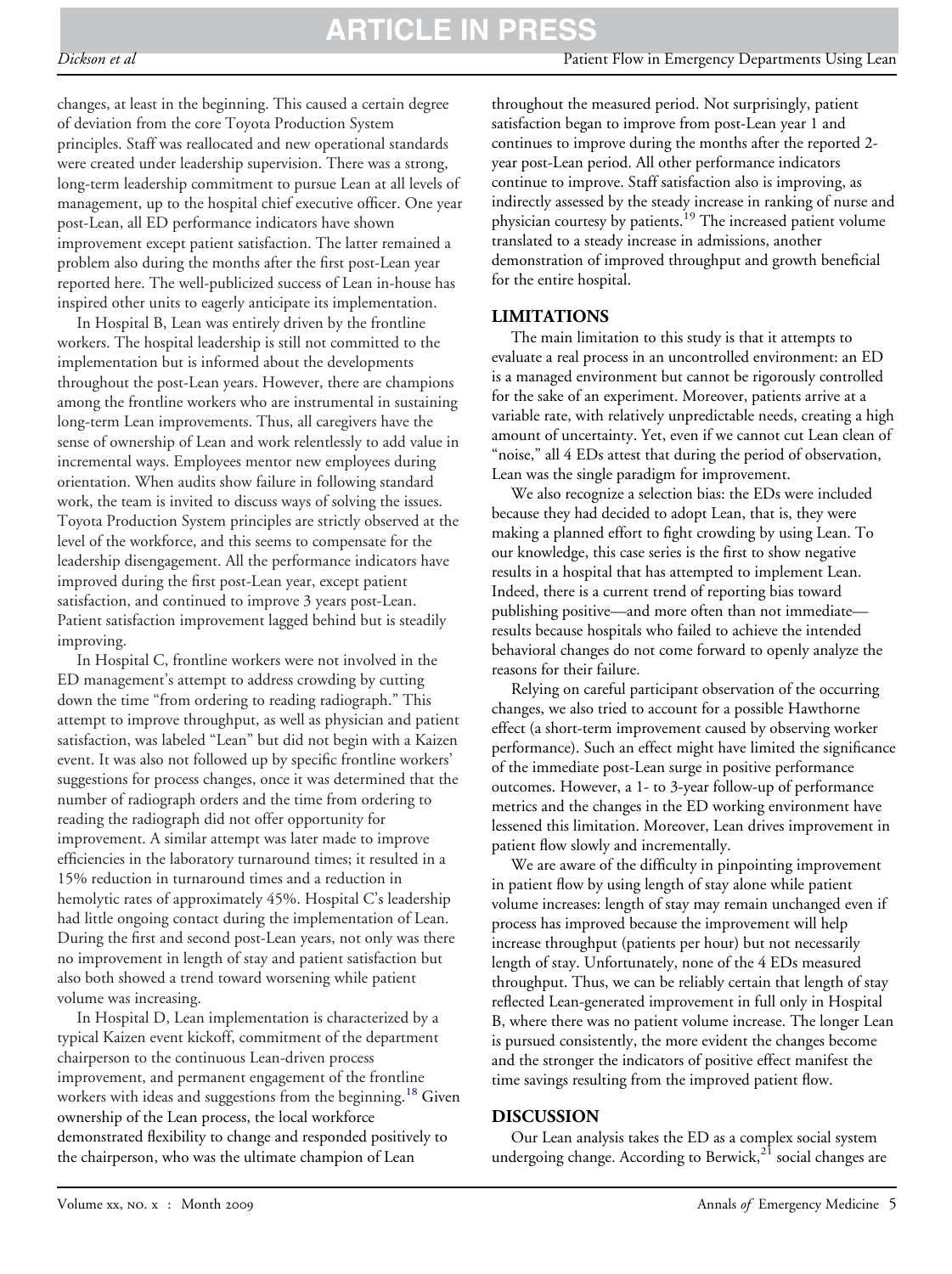# <span id="page-5-0"></span>Patient Flow in Emergency Departments Using Lean *Dickson et al*

multicomponent interventions of the social system that are often interpersonal and in all cases nonlinear. Therefore, these changes have to be evaluated in a model alternative to the classic linear model that says "observe—introduce a change to some participants but not others—and then observe again." This new model, proposed by Pawson and Tilley,<sup>[22](#page-6-0)</sup> is based on the formula "context+mechanism=outcome." The EDs are the contexts in which Lean is the mechanism being introduced, and we measured the outcomes. In the EDs in which the outcomes were successful, Lean proved to be the appropriate mechanism for achieving the set goal. Our case series demonstrates that when the mechanism, Lean, was not implemented properly or the social context (for example, missing leadership support) was not the appropriate one, the outcomes were not successful or sustainable, and therefore the set goal was not achieved or took longer to be achieved.

Our observations support the view that when Lean is applied according to the Toyota Production System principles and is owned by the frontline workers who actually perform the work in the ED, it can produce care metric improvements. Lean is not a panacea, but rather a tool that may or may not succeed, according to the efforts surrounding its use.

Another factor with tremendous effect on the deployed processes and the outcomes is the local culture of emergency care. Leadership commitment and workforce's flexibility to change are important components of this culture. The leadership commitment to Lean is a variable whose effects on Lean are hard to pinpoint. Frontline workers' engagement alone produces improvement that comes more slowly but, given the presence of Lean champions, can be sustained. If both frontline workers' engagement and leadership commitment to Lean are missing (our Hospital C), improvement fails to materialize. If leadership commitment exceeds the engagement of the frontline workers who, in addition, are not flexible enough to change (our hospital A), improvement of patient satisfaction seems uncertain, even though a 1-year decrease of length of stay and leaving without being seen by a physician could be achieved.

The EDs' pre-Lean baseline conditions affect the extent to which Lean's effects are reflected in the measurable outcomes. For example, the EDs with relatively short pre-Lean length of stay experienced little change on this outcome, whereas the ones with longer pre-Lean length of stay experienced a more profound change.

Patient satisfaction seemed to be the outcome most resistant to change. The reason for the postponed or slower increase may be that patient satisfaction requires more time to reflect the positive effects on patient perceptions. It is also likely that the decrease in patient satisfaction in some of the EDs may be due to the fact that the patients who were most dissatisfied pre-Lean (left without being seen by a physician) were now staying and being treated; hence, they are able to fill out a survey (those who leave without being seen by a physician do not receive a survey), in which they express their frustrations by giving the ED a low score.

The care metric changes and improvements outlined in this study persist during the current post-Lean year in Hospitals A, B, and D. What is common across the successful EDs is the strict adherence to Lean principles. What is different is that these principles translate into a variety of local process redesigns. In this sense, Lean must be regarded as an educational tool for both frontline workers and leadership because it introduces discipline and accountability when all concerned are motivated by an organizational strategy of better performance.

In conclusion, Lean is one tool to improve patient care metrics and satisfaction but depends on the degree of adherence to the Toyota Production System principles and the local culture of emergency care. Given a favorable combination of key factors— engaged frontline workers who come to own Lean, long-term leadership commitment, and workforce flexible to change— deployment of Lean could continuously improve patient flow, service, and growth in the ED.

#### *Supervising editor:* Donald M. Yealy, MD

*Author contributions:* EWD conceived of the study, contacted the contributors, and oversaw the process of collecting and processing the data. ZA was the main writer of the article and coordinator of the efforts to edit and finalize the article. EWD and ZA interpreted the results. DV and AE contributed data to the comparative study. SS is the chief coordinator of Lean implementation at UI Health Care and was instrumental in the initiation of Lean at the ED and supervisor of the follow-ups. EWD takes responsibility for the paper as a whole.

*Funding and support:* By *Annals* policy, all authors are required to disclose any and all commercial, financial, and other relationships in any way related to the subject of this article that might create any potential conflict of interest. The authors have stated that no such relationships exist. See the Manuscript Submission Agreement in this issue for examples of specific conflicts covered by this statement.

*Publication dates:* Received for publication October 28, 2008. Revisions received January 28, 2009; March 7, 2009; and March 12, 2009. Accepted for publication March 23, 2009.

*Address for reprints:* Eric W. Dickson, MD, UMass Memorial Medical Group, 365 Plantation Street, Biotech One, 3rd Floor, Worcester, MA 01655; 508-334-0691; E-mail [eric-dickson@uiowa.edu.](mailto:eric-dickson@uiowa.edu)

*Address for correspondence:* Zlatko Anguelov MD, Office of Marketing and Communications, UI Health Care, 200 Hawkins Drive, WL 4155, Iowa City, IA 52242; 319-353-3022, Fax 319-384-4638; E-mail [zlatko-anguelov@uiowa.edu.](mailto:zlatko-anguelov@uiowa.edu)

#### **REFERENCES**

- 1. Institute of Medicine. The future of emergency care in the United States health system. *Ann Emerg Med.* 2006;48:115-120.
- 2. Committee on the Future of Emergency Care in the United States. Health System Board on Health Care Services, Institute of Medicine. *Hospital-Based Emergency Care: At the Breaking Point*, Washington, DC: National Academies Press; 2007.
- 3. Varkey P, Reller MK, Resar RK. Basics of quality improvement in health care. *Mayo Clin Proc*. 2007;62:735-739.